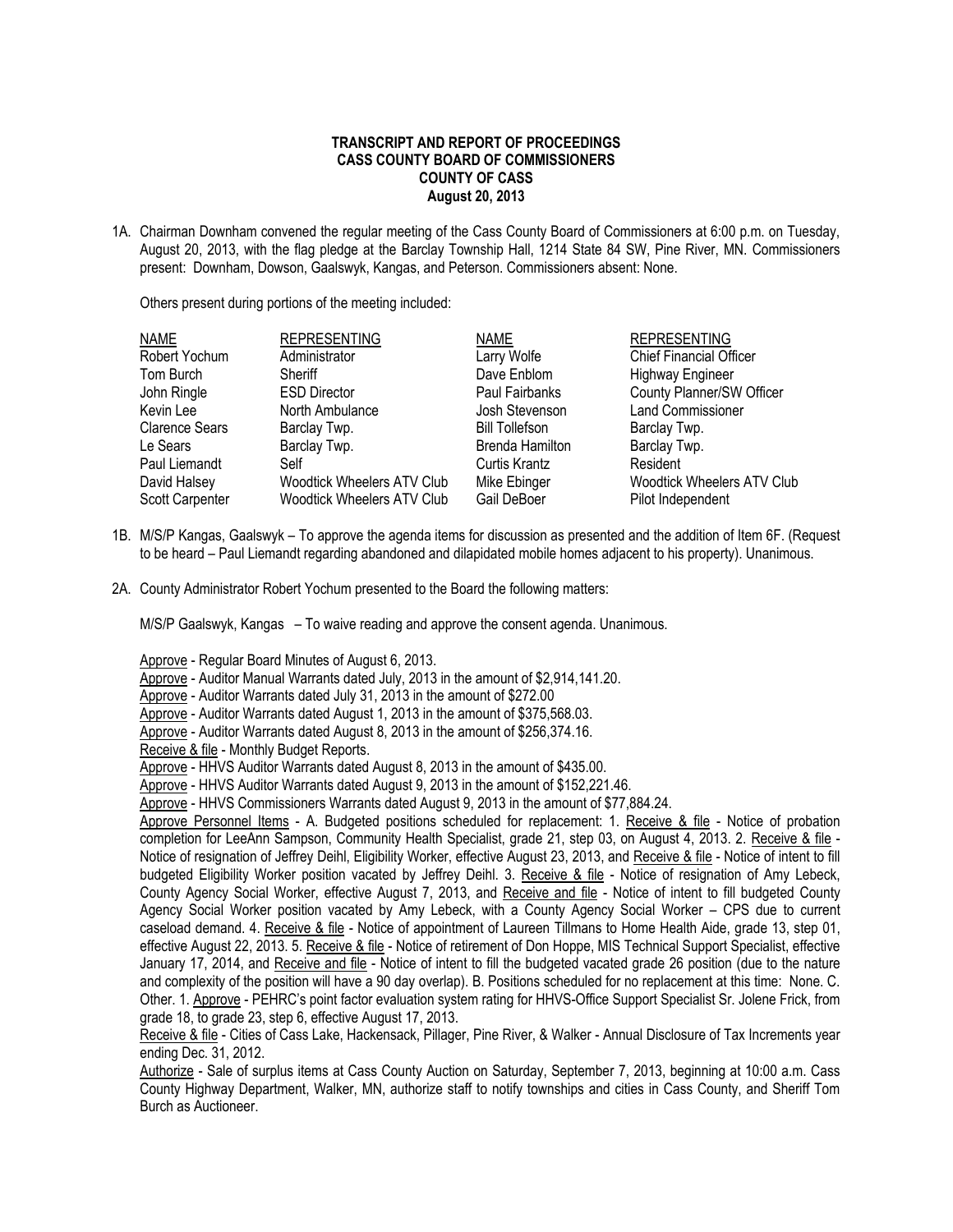Receive & file - Sentence – To – Serve Quarterly Report totaling 3,512 hours from April 1, 2013 through June 30, 2013. Receive & file - July 2013 Cass County EDC Activity Report.

Receive & file - Auditor -Treasurer's Interest Income Report for July 2013.

Approve - Resolution No. 33-13 accepting 2013-2015 Off-Highway Vehicle Enforcement Grant SWIFT No. 66065/3000043230in the amount of \$18,278.00 per year.

Commissioner Gaalswyk offered Resolution No. 33-13 and moved its adoption; Commissioner Kangas seconded:

BE IT RESOLVED that the Cass County Board of Commissioners hereby approves the Off -Highway Enforcement Grant Agreement (#66065) for a total amount of contract for year 2014 - \$18,278.00 and 2015 - \$18,278.00 (SWIFT No. 66065/3000043230)with the State Department of Natural Resources, and authorizes signatures of the Chairman, Auditor and Sheriff to execute the Agreement.

Resolution No. 33 -13 was adopted by majority vote: Ayes: Downham, Dowson, Gaalswyk, Kangas, Peterson. Nays: None.

Approve Assessor's Abatements - 2012 Tax Year Christine Wittner - 29-361-0151 Pike Bay, Damage Abatement - Wind/Storm Damage –Original -\$434.00, Abatement-\$334.13, Tax & Change- \$99.87 (Less \$50 Abatement Fee) = \$49.87 Net.

Receive & file - Medical Examiner Statistics for January 1, 2013 through June 30, 2013.

Approve - Resolution No. 34-13 Final payment on Contract #60814 – SP011-608-014-CSAH 8;SAP011-639-004-CSAH 39;SAP011-663-009-CSAH63; CP2012-3(136) CR 136;CP2012-2(166)CR166.

Commissioner Gaalswyk offered Resolution No. 34-13 and moved its adoption, Commissioner Kangas seconded:

WHEREAS: Contract No. 60814 (SP 011-608-014; SAP 011-639-004; SAP 011-663-009; CP 2012-2(166); CP 2012-3(136)) has in all things been completed, and the County Board being fully advised in the premises,

NOW THEN BE IT RESOLVED, that we do hereby accept said completed project for and in behalf of the County of Cass and authorize final payment as specified herein.

Resolution No. 34-13 was adopted by majority vote: Ayes: Downham, Dowson, Gaalswyk, Kangas, Peterson. Nays: None.

Approve - Transfer of funds from Unorganized Township to Highway Department in the amount of \$37,018.33 for road maintenance from January through July, 2013.

Accept donations - Sheriff's Office in the amount of \$500.00 from Island Lake Association for the safety equipment for Boat & Water Program; Accept food boxes donated by Hope Lutheran Church to be distributed to HHVS clients referred by Eligibility Workers, Public Health Nurses and County Agency Social Workers.

Approve - Department of Human Services 2014-2015 Cass County and Tribal Child Care Plan.

M/S/P Gaalswyk, Kangas – To award quote for 5 to 7 loads of Class 5 to Greg Anderson in the amount of \$11.00/yard for forest access trail off Blackberry Trail NW in Deep Portage. Unanimous.

| Bidder             | Quote        |
|--------------------|--------------|
| Greg Anderson      | \$11.00/yard |
| Schrupp Excavating | \$14.00/yard |

Approve - Letter of support for LCCMR proposal – DNR Division of Forestry's - "Increasing Habitat and Ecosystem Benefits through Forest Management".

3A. Kevin Lee of North Memorial Ambulance presented the second quarter 2013 report for the Longville Ambulance Subordinate Service District (LASSD). Mr. Lee reported that LASSD transported or billed 111 patients vs. the budgeted amount of 112. Revenues were \$8,514 over budget due to decreased revenue deductions, and revenue deductions were 58.6% vs. the budgeted amount of 61.6%, expenses were \$11,100 under budget, and \$7,218 under the 2012 expenses for the same time period, and the gross margin was 16.7%. Mr. Lee discussed community involvement, including attendance at the Cass County EMS Task Force Meeting in April, the monthly ARMER Radio Users Meetings, donated ambulance coverage for the Run Around Woman Lake in May, and will continue to work well with the local First Responder Groups.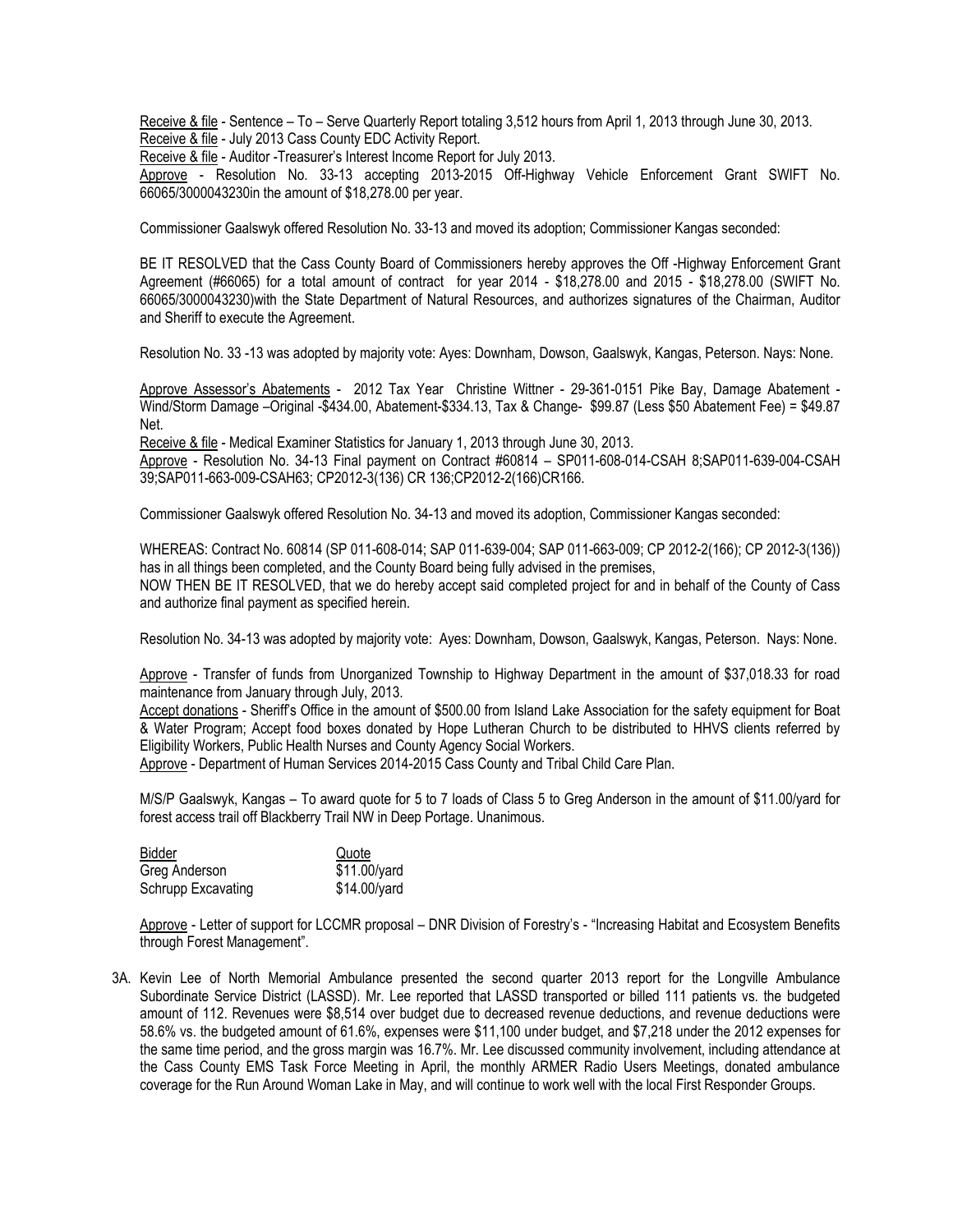Mr. Lee also informed the Board that North Ambulance has automatic vehicle location equipment in all of the ambulances, which are now dispatched exclusively from North Ambulance to the closest available ambulance to every emergency. The Brainerd region overall patient satisfaction score was 93.57, and the national average score is 92.99. The Board thanked Mr. Lee for the update. No action necessary.

4. Sheriff Tom Burch presented a draft jail facility agreement with Crow Wing County that proposes to extend the relationship with Crow Wing County to house Cass inmates. The proposed agreement would replace the current agreement (due to expire in June of 2017) on January 01, 2017 and end December 31, 2027. Sheriff Burch noted that Item J2. should be amended from three year notice to one hundred eighty day notice.

M/S/P Dowson, Peterson – To approve the draft Cass County/Crow Wing County Jail Facility Agreement as amended and authorize submittal to Crow Wing County. Unanimous.

5A. Land Commissioner Stevenson informed the Board that the Land Department staff recently toured the Sappi Fine Paper Mill in Cloquet, MN. Mr. Stevenson reported an invitation from Sappi Fine Paper to tour the mill on Tuesday, September 10, 2013 beginning at 11:00 a.m. Mr. Stevenson suggested that the Board accept the invitation due to the existing and growing market connection between Cass County and Sappi Fine Paper.

M/S/P Peterson, Kangas – To approve providing legal notice that the Cass County Board of Commissioners will be touring the Sappi Fine Paper Mill in Cloquet, MN on Tuesday, September 10, 2013 beginning at 11:00 a.m. Unanimous.

5B. Land Commissioner Josh Stevenson requested Board approval of a repurchase application to Richard Molash of parcel 85- 337-2210 located in the City of Cass Lake. The request has been reviewed by the Auditor's Office, Resource Manager and City of Cass Lake. Payment for past and current taxes included all fees has been received.

Commissioner Dowson offered Resolution No. 36 -13 and moved its adoption, Commissioner Gaalswyk seconded:

Be it resolved that the Cass County Board of Commissioners hereby approves the repurchase of Parcel #85-337-2210, Lots 1 thru 10 Blk 22 & N ½ of Adj Vac Alley & E ½ of Adj Vac 1st Ave. W, Original Plat. That the repurchase to Richard Wayne Molash, is authorized for payment of \$1,956.39 for past and current taxes and fees in accordance with the application and subject to deed approval.

Resolution No. 36 -13 was adopted by majority vote: Ayes: Downham, Dowson, Gaalswyk, Kangas, Peterson. Nays: None.

5C. Mr. Stevenson explained that the ATV grant in aid application process to the MNDNR requires a local unit of government sponsor. The Woodtick Wheelers Club has requested Cass County to sponsor an application. Land Commissioner Stevenson reported that the club has been working with local units of government and other agencies to complete the application. The application will be consistent with township and city input.

Woodtick Wheelers ATV/OHM Club President Dave Halsey added that the club which was formed in July, 2009 and currently has 350 members. The Club partners with the Chippewa NF, Minnesota DNR, Cass County, township boards, cities, and businesses to promote recreation trails. Mr. Halsey thanked the Board for being proactive on trail issues, for maintaining a no net loss of public land policy, and for County staff project assistance such as a recent property purchase (Allan Weaver) in the Longville area.

Commissioner Dowson offered Resolution No. 37-13 and moved its adoption, Commissioner Kangas seconded:

Whereas, Cass County desires to maintain trails for the enjoyment of the public and will act as legal sponsor for an application for the DNR Trails Assistance Program, the MN DNR Grant-in-aid Trail Permit, and

Whereas, Cass County may enter into agreement with the State of Minnesota for the Woodtick Wheelers ATV Club Trail located in Cass County, and

Whereas, Cass County will comply with all applicable laws and regulations as stated in the grant contract agreement, permits and by all applicable federal and state laws and regulations, and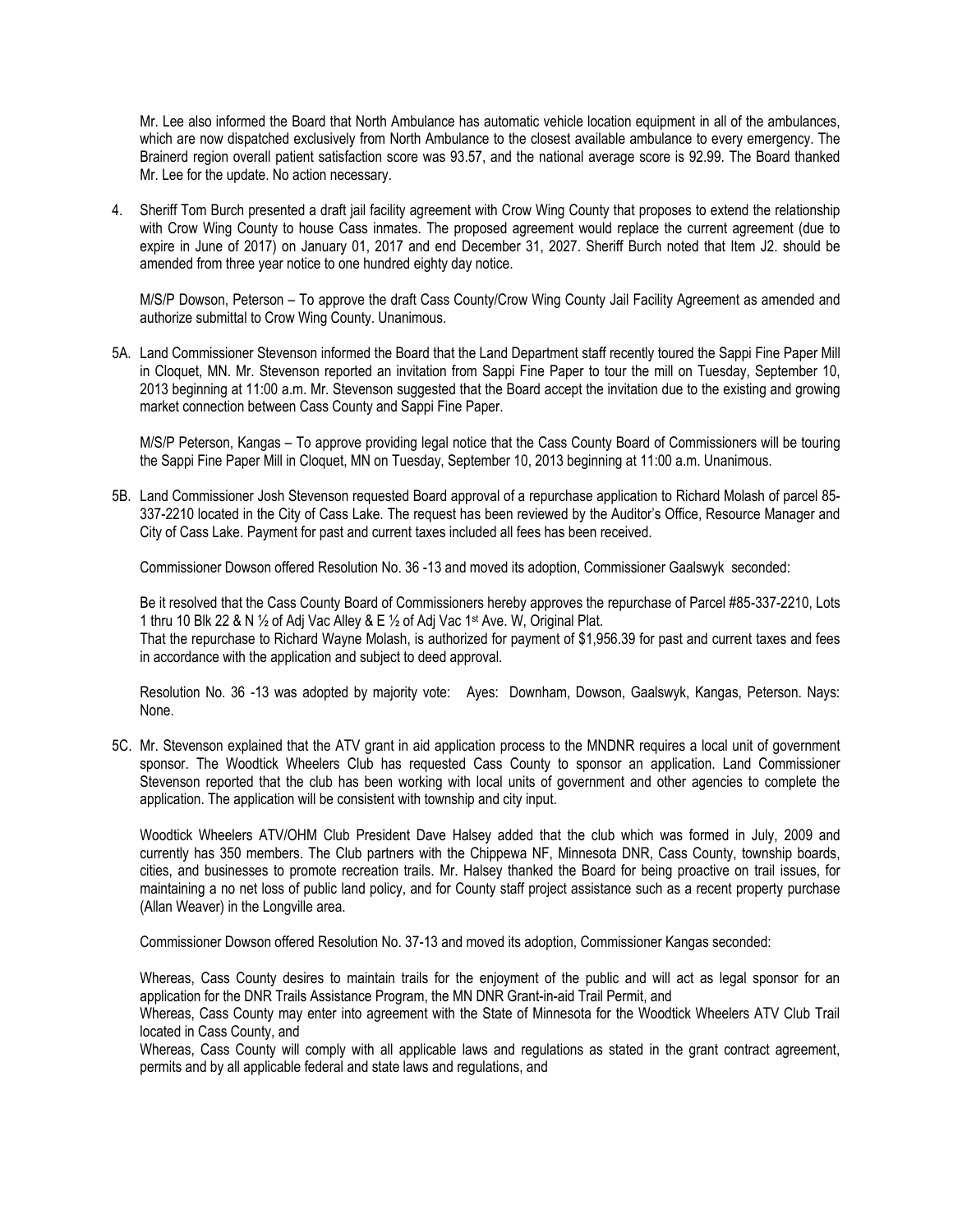Whereas, Cass County recognizes and assigns Joshua Stevenson, Cass County Land Commissioner who will act as a fiscal agent on behalf of Cass County.

Now therefore be it resolved, that Cass County agrees to continue to act as legal sponsor for the above applications and agreements of the DNR Trails Assistance Program until such time Cass County rescinds this sponsorship.

Resolution No. 37-13 was adopted by majority vote: Ayes: Downham, Dowson, Gaalswyk, Kangas, Peterson. Nays: None.

5C. Mr. Stevenson requested Board action to establish an Ad-Hoc Board Committee regarding the upcoming Enbridge, LLC – Sandpiper Pipeline Project.

M/S/P Gaalswyk, Dowson – To establish an Ad-Hoc Committee of the Board (Commissioners Kangas, and Peterson) regarding the upcoming Enbridge, LLC – Sandpiper Pipeline Project. Unanimous.

- 6A. County Planner/Solid Waste Officer Paul Fairbanks discussed the replacement of the drive-over scale at the Pine River Recycling/Transfer Station. The present scale has been in use since the County purchased the property in 1991 and maintenance repair costs are increasing. ESD Director John Ringle explained that staff will be looking at both below grade and above grade alternatives. Mr. Fairbanks recommended a 2014 decision to access sales tax exemption and confirm the best design options. No action necessary at this time.
- 6B. Mr. Fairbanks reported back on the status of construction of a storage building for bailed recyclables at the Pine River Recycling/Transfer Station. The Board had previously approved (November 6, 2012) a project not to exceed \$44,000.00 which was based upon a design that would add to an existing metal building. After obtaining an engineering estimate of an additional \$28,770 to add on to existing buildings the staff requested pre-engineered stand-alone building bids from the November bidders (one went out of business and the other wasn't interested) and a bid from Sebeka Homes, Inc. (recommended by Stockman Transfer) in the amount of \$28,838.88 (tax included) and an estimate from Schrupp Excavating in the amount of \$7,500.00 for the related earth work. Administrator Yochum explained the project financing plan in the Stockman Transfer recycling/transfer station operations agreement ("Exhibit B").

M/S/P Gaalswyk, Kangas – To accept the bid from Sebeka Homes, Inc. for the construction of a metal storage building (40 feet x 80 feet x 16 feet height) for bailed recyclables at Pine River Transfer Station the amount of \$28,838.88 (tax included), to authorize related earth work at an estimated cost of \$7,500.00 from Schrupp Excavating, after confirming implementation of the Stockman Transfer recycling/transfer station operations agreement "Exhibit B"(Stockman Transfer by quit claim deed to Cass County the unimproved land adjacent to the Pine River Transfer Station identified as tax parcel # 31-026-2204 with an estimated value of \$15,000.00, provide on-site inspection of the improvement during construction, and reduce the present revenue sharing 50% County, 50% Stockman, threshold for recycled cardboard from \$100.00 per ton to \$75.00 per ton until the county share of the revenue equals the building project cost of approximately \$21,500.00. Unanimous.

6C. ESD Director John Ringle reported that on August 12, 2013 the Cass County Planning Commission/Board of Adjustment approved a resolution changing the State of Minnesota lake classification of Meadow Lake in the Wilderness Park subdivision of Meadowbrook Township from Natural Environmental to Recreational Development. Wilderness Park was platted in 1972 prior to Cass County having shoreland zoning regulatory authority, consequently riparian lots around Meadow Lake were created and developed 40 years ago in a way that would not be conforming to Natural Environmental Lake standards today. The reclassification makes county zoning policy consistent with the way the lake has actually been treated over the past 40 years. Mr. Ringle requested Board approval of a resolution to allow MNDNR to reclassify Meadow Lake (Meadowbrook Twp.)from Natural Environmental to Recreation Development.

Commissioner Dowson offered Resolution No. 35-13 and moved its adoption, Commissioner Kangas seconded:

Change of lake classification for Meadow Lake in Meadowbrook Township In Cass County, Minnesota

Whereas the Wilderness Park was platted in Meadowbrook township of Cass County in May 1972, and Whereas Section 1202.1 of the Land Use Ordinance for Cass County, Minnesota establishes criteria and a process for the amending of lake classification, and

Whereas Meadow Lake is fully encompassed by the Wilderness Park subdivision, and

Whereas Meadow Lake is classified as a Natural Environment (NE) lake, and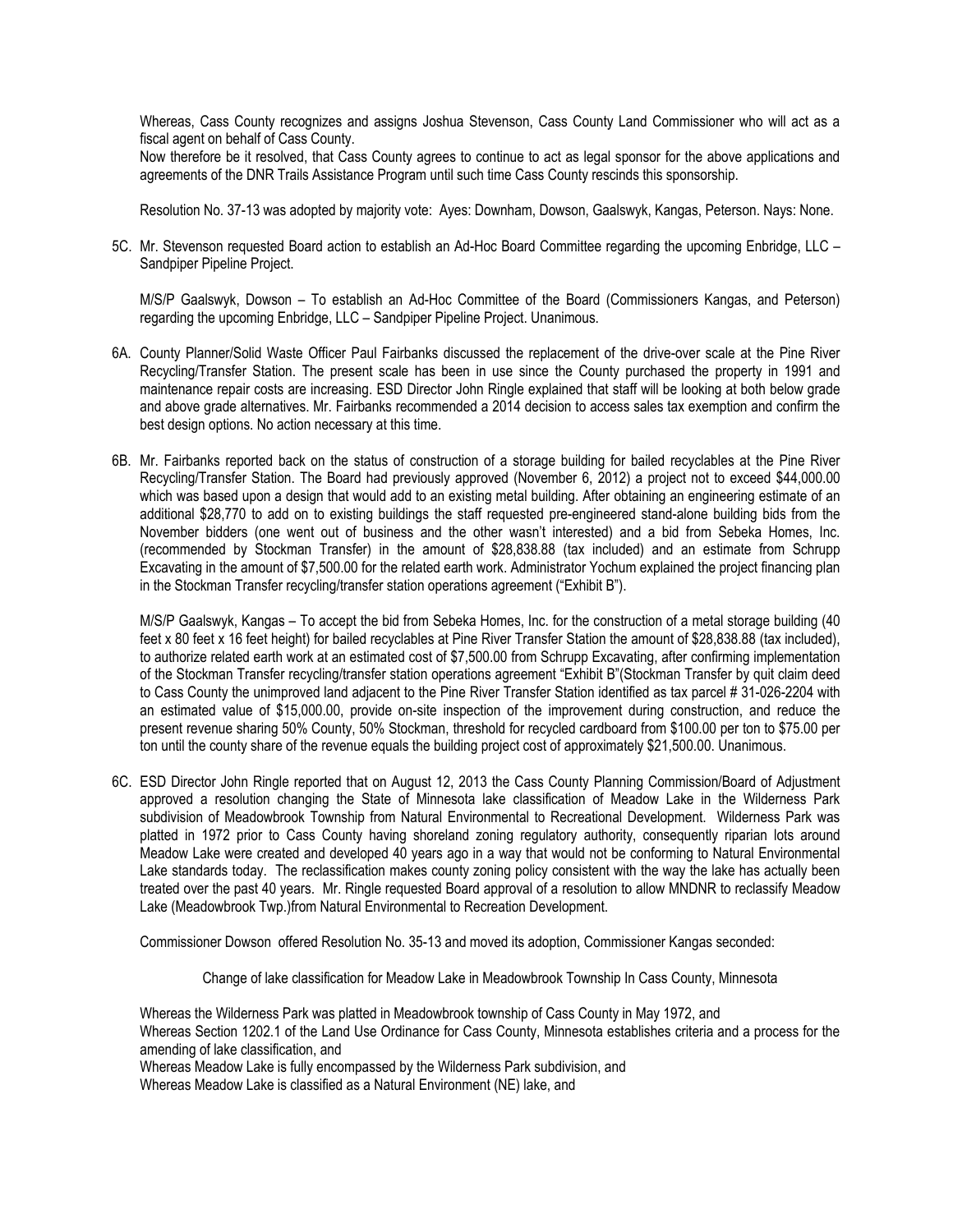Whereas Lots in the Wilderness Park subdivision were platted prior to shoreland regulation by Cass County (September 1972), and

Whereas Riparian Lots in the Wilderness Park subdivision do not meet minimum size requirements for an NE lake classification, and

Whereas a majority of the riparian lots have been developed, and

Whereas many of the structures in the riparian lots were constructed so as to not meet the 150 foot lake setback as required by current Natural Environment Lake Standards, and

Whereas for all intents and purposes, Meadow Lake has been treated as a Recreational Development (RD) lake for purposes of structure permitting for the past 40 years by Cass County, and

Whereas the new designation will not substantially alter the existing situation with regard to general peace and harmony in the platted subdivision, and

Whereas applying NE standards at this late of date would impose undue hardship on current owners, and

Whereas Section 1202.2, E. of the Land Use Ordinance for Cass County, Minnesota and Minnesota Rules, Chapter 6120, require approval by the Commissioner of the Minnesota Department of Natural Resources (MNDNR) for all lake classification changes.

Therefore be it resolved that the Cass County Board of Commissioners does hereby recommend and support the reclassification of Meadow Lake from Natural Environmental (NE) to Recreational Development (RD) by approval of the Commissioner of the MNDNR.

Resolution No. 35-13 was adopted by majority vote: Ayes: Downham, Dowson, Gaalswyk, Kangas, Peterson. Nays: None.

6D. Mr. Ringle informed the Board that Cass County has been invited to participate in the Statewide Geologic Atlas Program of the Minnesota Geologic Survey (MGS). Dale Setterholm, Geologist and Assistant Director of the MGS met with ESD staff to outline expectations of Cass County for participation. County commitments would not involve any transfer of funds between the County and the MGS but would require Cass to assign staff .75–1.0 cumulative staff time over two years to provide verification of locations of 12,000 wells in Cass County. MGS will provide comprehensive geologic mapping of bedrock geology, surficial geology, and material thickness based on data generated from this project. It is expected that the project will provide detail maps of the hydrologic characteristics of the geologic systems of Cass County which will among other uses will allow for better protection and management of groundwater resources. The MGS project will complement the proposed aggregate resource mapping project with MNDNR.

M/S/P Peterson, Dowson – To table Cass County's participation in the Statewide Geologic Atlas Program of the Minnesota Geologic Survey (MGS) until receipt of additional information. Unanimous.

- 6E. Mr. Ringle updated the Board that ESD and Cass SWCD has been working with the MNDNR and local stakeholders to develop a plan for the management of aquatic invasive species in waters of Cass County. Open house meetings were held in Walker and Backus, and a September meeting of the Cass County AIS Task Force will be held to adopt a final draft. Director Ringle reported that the Cass SWCD has agreed to take the lead on plan implementation for the County. By consensus, the Board requested a report back after the September meeting, and requested that the Cass County AIS Task Force include Gull Lake in the plan. No action necessary at this time.
- 6F. Paul Liemandt appeared before the Board regarding abandoned and dilapidated mobile homes near his property in Barclay Township. Mr. Liemandt explained that blight in his neighborhood is affecting the sale of his undeveloped lot with frontage on the Pine River in Barclay Township. He has contacted Cass County Departments with no result. By consensus, the Board thanked Mr. Liemandt for his comments and requested the County Administrator to report back to the Board.
- 7A. Highway Engineer David Enblom reported on a recent meeting with Mn/DOT regarding potential co-locating the maintenance shop in Remer. Items discussed at the meeting were: review of the building and site layout, co-location for benefits to both Mn/DOT and Cass County, and discussion of a long term lease agreement with Mn/DOT. No action necessary at this time.
- 7B. Mr. Enblom reported that the Leech Lake Band of Ojibwe has confirmed participation on the conditionally awarded joint projects at the Tuesday, August 6, 2013 Commissioners Board Meeting. The joint projects that will now proceed are the C.R.#143 reconstruction and the CSAH#75(Bingo Palace Road) trail totaling \$1,363,625.00 with the Band participation of \$681,812.50. No additional action necessary.